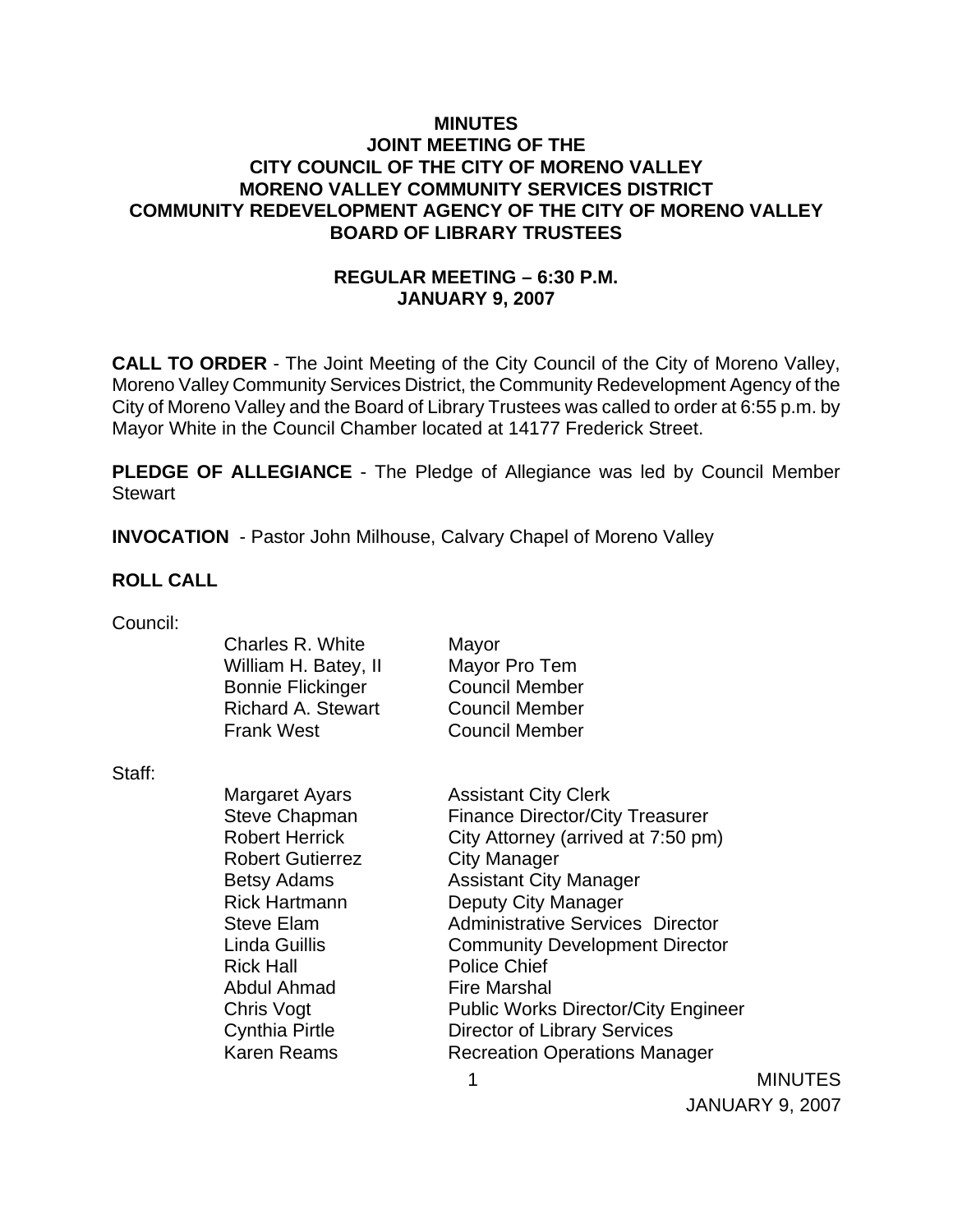| Denese Wilson       | <b>Human Resources Director</b>      |
|---------------------|--------------------------------------|
| <b>Barry Foster</b> | <b>Economic Development Director</b> |
| Angela Rushen       | Assistant to the City Manager        |

Fire Marshal Abdul Ahmad introduced the new Deputy Fire Marshal, Robert Salgado.

### **JOINT CONSENT CALENDARS (SECTIONS A-D) OF THE CITY COUNCIL OF THE CITY OF MORENO VALLEY, MORENO VALLEY COMMUNITY SERVICES DISTRICT, COMMUNITY REDEVELOPMENT AGENCY OF THE CITY OF MORENO VALLEY AND THE BOARD OF LIBRARY TRUSTEES**

Mayor White opened the agenda items for the Consent Calendars for public comments; there being none, public comments were closed.

## **A. CONSENT CALENDAR** - **CITY COUNCIL**

- A1. ORDINANCES FIRST READING BY TITLE ONLY Waived reading of all Ordinance Introductions and read by title only.
- A2. CITY COUNCIL REPORTS ON REIMBURSABLE ACTIVITIES (Report of: City Clerk's Department) Recommendation: Receive and file the Reports on Reimbursable Activities for the period of December 6, 2006 through January 2, 2007.
- A3. MINUTES REGULAR MEETING OF DECEMBER 12, 2006 (Report of: City Clerk's Department) Recommendation: Approve as submitted.
- A4. REVIEW AND CONTINUE THE EMERGENCY ACTION REGARDING THE DESIGN AND CONSTRUCTION OF THE MORENO VALLEY UTILITIES (MVU) 115 KILOVOLT (KV) SUBSTATION AND SWITCHYARD FACILITY (Report of: Public Works Department) Recommendation: Review and continue the Emergency Action taken by the Council during the September 26, 2006 Council Meeting under Resolution 2006-113 Making Findings of an Emergency and Authorizing the Execution of the Design-Build Agreement for the Moreno Valley Utilities Substation and Switchyard Project between the City of Moreno Valley, as Owner, and ABB, Inc., a Delaware Corporation, as Design-Builder in accordance with Public Contract Code Sections 20168, 22050, and Government Code Section 5956.
- A5. ORDINANCE NO. 731 AN ORDINANCE OF THE CITY COUNCIL OF THE CITY OF MORENO VALLEY, CALIFORNIA, AMENDING TITLE 9 OF THE CITY OF MORENO VALLEY MUNICIPAL CODE BY AMENDING SECTION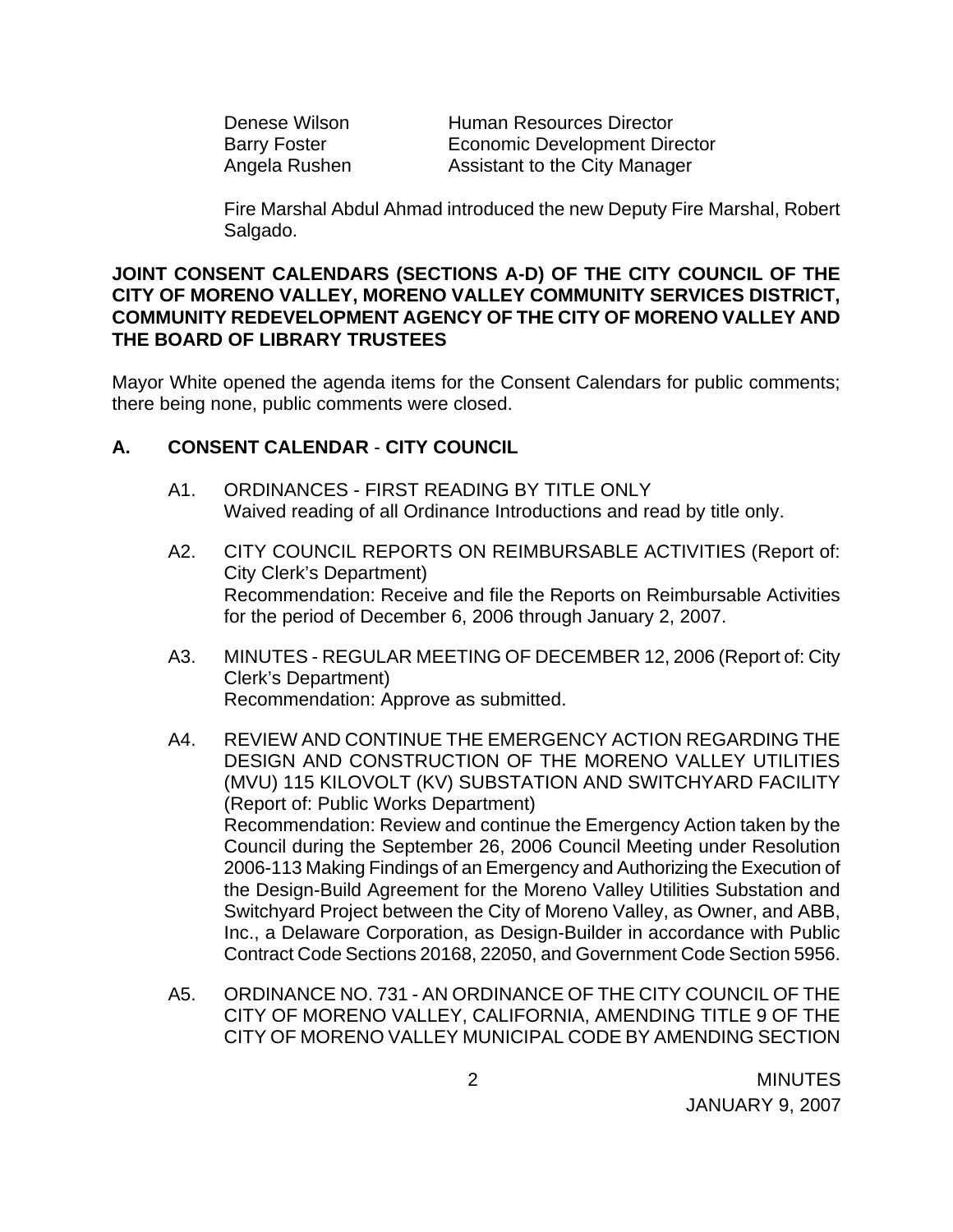9.09.090 "AGRICULTURAL AND ANIMAL USES" OF CHAPTER 9.09 "SPECIFIC USE DEVELOPMENT STANDARDS AND BY ADDING SECTION 9.07.080 "PRIMARY ANIMAL KEEPING OVERLAY (PAKO)" TO CHAPTER 9.07 ENTITLED "SPECIAL DISTRICTS" FOR DESIGNATED AREAS WITHIN ANIMAL KEEPING ZONES CITYWIDE AND FINDING THE AMENDMENT (PA05-0048) IS EXEMPT UNDER SECTION 15061 OF THE CALIFORNIA ENVIORNMENTAL QUALITY ACT GUIDELINES (RECEIVED FIRST READING AND INTRODUCTION ON DECEMBER 12, 2006 ON A 5- 0 VOTE) (Report of: Community Development Department) Recommendation: Adopt Ordinance No. 731

#### Ordinance No. 731

 An Ordinance of the City Council of the City of Moreno Valley, Amending Title 9 of the City of Moreno Valley Municipal Code by Amending Section 9.09.090 "Agricultural and Animal Uses" of Chapter 9.09 "Specific Use Development Standards" and by Adding Section 9.07.080 "Primary Animal Keeping Overlay (PAKO)" to Chapter 9.07 Entitled "Special Districts" for Designated Areas within Animal Keeping Zones Citywide and Finding the Amendment (PA05-0048) is Exempt Under Section 15061 of the California Environmental Quality Act Guidelines

- A6. TRACT 29920-3 SINGLE FAMILY RESIDENTIAL PROJECT AMENDMENT TO AGREEMENT FOR PUBLIC IMPROVEMENTS (TIME EXTENSION), SOUTH SIDE OF IRIS AVENUE, EAST OF LASSELLE STREET, DEVELOPER – CHT INVESTMENT, LLC, NEWPORT BEACH, CA (Report of Public Works Department) Recommendation:
	- 1. Authorize the Mayor to execute the Amendment to Agreement for Public Improvements for Tract 29920-3;
	- 2. Instruct the City Clerk to forward the completed Amendment to Agreement for Public Improvements to the County Recorder's Office for recordation; and
	- 3. Authorize the City Engineer to execute any future time extension amendments to the agreement, subject to City Attorney approval, if the required public improvements are not completed within said timeframe.
- A8. TRACT 31129 SINGLE FAMILY RESIDENTIAL ACCEPT AMENDMENT TO AGREEMENT AND SUBSTITUTION BONDS FOR PUBLIC IMPROVEMENTS (TIME EXTENSION), NORTH SIDE OF CACTUS AVENUE, SOUTH SIDE OF BRODIAEA AVENUE, AND EAST OF OLIVER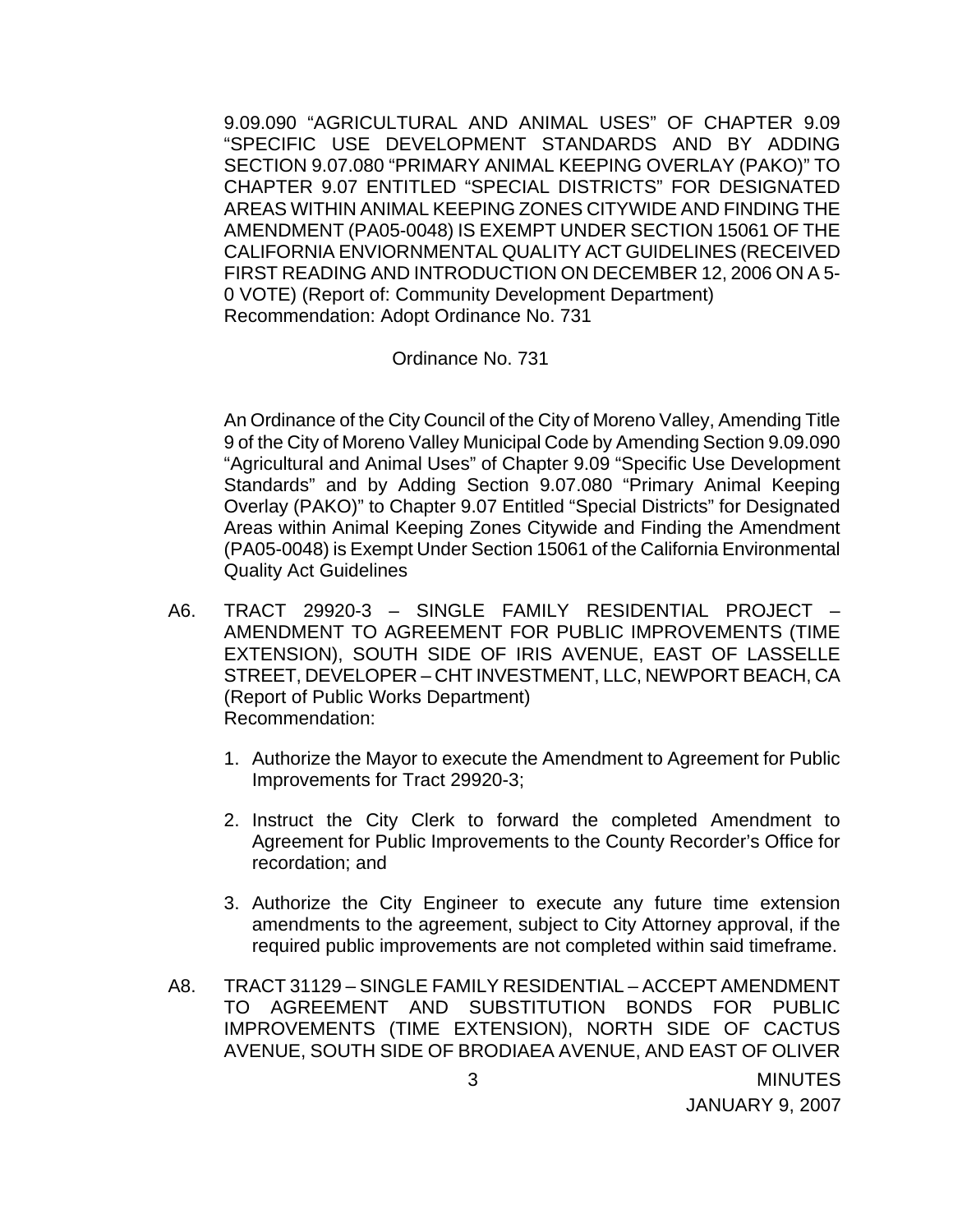STREET, DEVELOPER – WESTERN PACIFIC HOUSING, INC., IRVINE, CA (Report of: Public Works Department) Recommendation:

- 1. Authorize the Mayor to execute the Amendment to Agreement for Public Improvements for Tract 31129;
- 2. Accept the substitution bonds issued by Safeco Insurance Company of America for Tract 31129 submitted by Western Pacific Housing, Inc.;
- 3. Authorize the City Engineer to exonerate the Faithful Performance Bond and Material and Labor Bond previously submitted by Western Pacific Housing, Inc. and issued by Quanta Indemnity Company upon acceptance of the substitution bonds;
- 4. Instruct the City Clerk to forward the completed Amendment to Agreement for Public Improvements to the County Recorder's Office for recordation; and
- 5. Authorize the City Engineer to execute any future time extension amendments to the agreement, subject to City Attorney approval, if the required public improvements are not completed within said timeframe.
- A9. TRACT MAP 31149 REDUCE FAITHFUL PERFORMANCE BOND AND ADOPT THE RESOLUTION AUTHORIZING ACCEPTANCE OF THE PUBLIC IMPROVEMENTS AS COMPLETE AND ACCEPTING BIANCA COURT AND THE PORTION OF KITCHING STREET ASSOCIATED WITH THE PROJECT INTO THE CITY'S MAINTAINED STREET SYSTEM, DEVELOPER – J.W.S. ASSOCIATES, LLC, HUNTINGTON BEACH, CA (Report of: Public Works Department) Recommendation:
	- 1. Adopt Resolution No. 2007-01 authorizing the acceptance of the public improvements for Tract Map 31149 as complete and accepting Bianca Court and the portion of Kitching Street associated with the project into the City's maintained street system.

#### Resolution No. 2007-01

 A Resolution of the City Council of the City of Moreno Valley, California, Authorizing the Acceptance of the Public Improvements as Complete within Tract 31149, and Accepting Bianca Court and the portion of Kitching Street Associated with the Project into the City's Maintained Street System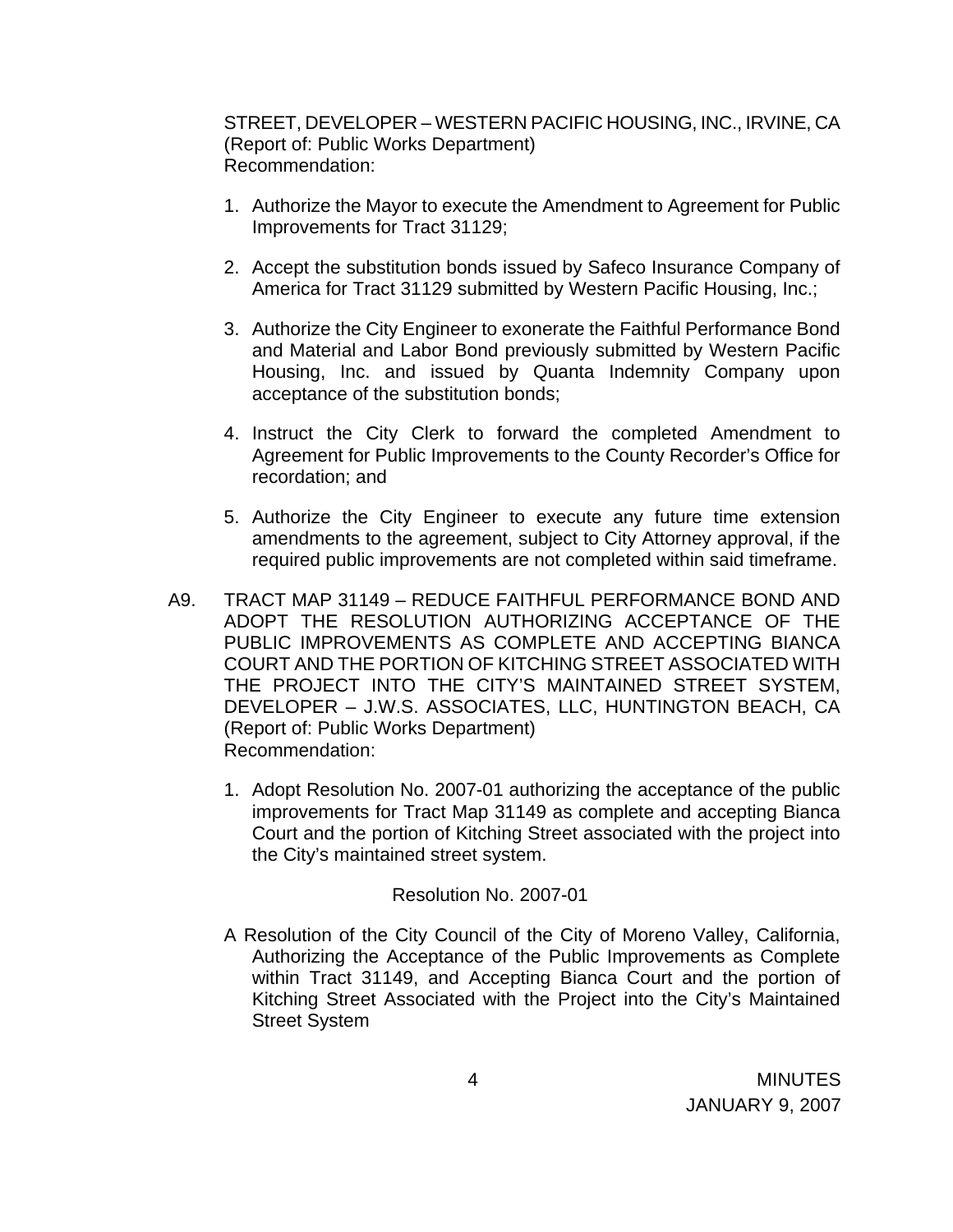- 2. Authorize the City Engineer to execute the 90% reduction to the Faithful Performance Bond, exonerate the Material and Labor Bond in 90 days if there are no stop notices or liens on file with the City Clerk, and exonerate the final 10% of the Faithful Performance Bond in one year when all clearances are received.
- A10. TRACT 31268 REDUCE FAITHFUL PERFORMANCE BOND AND ADOPT THE RESOLUTION AUTHORIZING ACCEPTANCE OF THE PUBLIC IMPROVEMENTS AS COMPLETE AND ACCEPTING BELMONT PARK WAY, MEADOWLANDS COURT, AND THOSE PORTIONS OF WILMOT STREET AND COTTONWOOD AVENUE ASSOCIATED WITH THE PROJECT INTO THE CITY'S MAINTAINED STREET SYSTEM, DEVELOPER – RICHMOND AMERICAN HOMES, A COLORADO CORPORATION, CORONA, CA (Report of: Public Works Department) Recommendation:
	- 1. Adopt Resolution No. 2007-02 authorizing the acceptance of the public improvements for Tract 31268 as complete and accepting Belmont Park Way, Meadowlands Court, and those portions of Wilmot Street and Cottonwood Avenue associated with the project into the City's maintained street system.

### Resolution No. 2007-02

A Resolution of the City Council of the City of Moreno Valley, California, Authorizing the Acceptance of the Public Improvements as Complete within Tract 31268, and Accepting Belmont Park Way, Meadowlands Court, and those Portions of Wilmot Street and Cottonwood Avenue Associated with the Project into the City's Maintained Street System

- 2. Authorize the City Engineer to execute the 90% reduction to the Faithful Performance Bond, exonerate the Material and Labor Bond in 90 days if there are no stop notices or liens on file with the City Clerk, and exonerate the final 10% of the Faithful Performance Bond in one year when all clearances are received.
- A11. TRACT 31326 SINGLE FAMILY RESIDENTIAL ACCEPT AMENDMENT TO AGREEMENT AND SUBSTITUTION BONDS FOR PUBLIC IMPROVEMENTS (TIME EXTENSION), NORTHWEST CORNER OF BAY AVENUE AND MORRISON STREET, DEVELOPER – WESTERN PACIFIC HOUSING, INC., IRVINE, CA (Report of: Public Works Department) Recommendation:
	- 1. Authorize the Mayor to execute the Amendment to Agreement for Public Improvements for Tract 31326;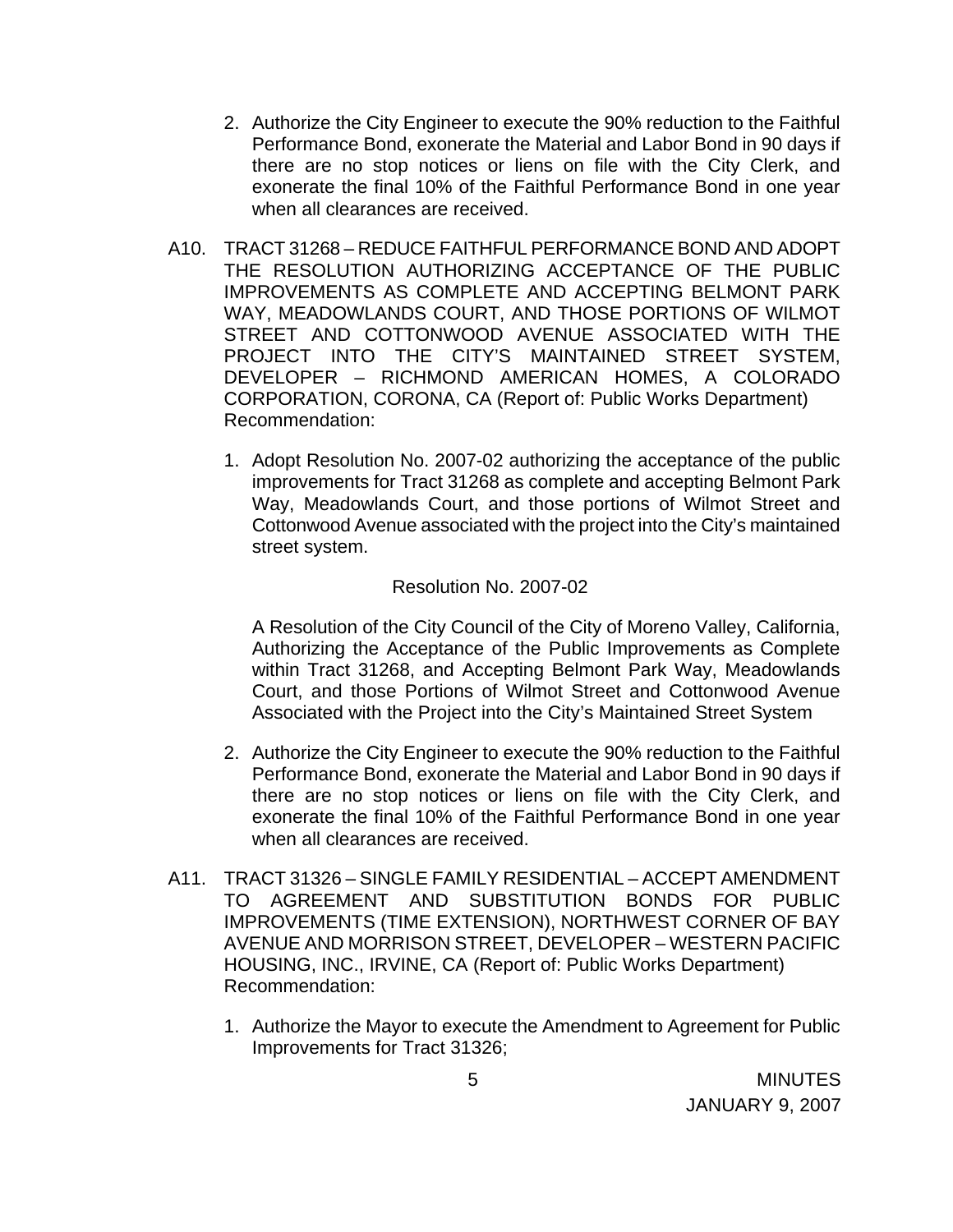- 2. Accept the substitution bonds issued by Safeco Insurance Company of America for Tract 31326 submitted by Western Pacific Housing, Inc.;
- 3. Authorize the City Engineer to exonerate the Faithful Performance Bond and Material and Labor Bond previously submitted by Western Pacific Housing, Inc. and issued by Quanta Indemnity Company upon acceptance of the substitution bonds;
- 4. Instruct the City Clerk to forward the completed Amendment to Agreement for Public Improvements to the County Recorder's Office for recordation; and
- 5. Authorize the City Engineer to execute any future time extension amendments to the agreement, subject to City Attorney approval, if the required public improvements are not completed within said timeframe.
- A12. PARCEL MAP 33930 APPROVE FINAL MAP, SOUTHEAST CORNER OF ELSWORTH STREET AND ALESSANDRO BOULEVARD, SUBDIVIDER – MORENO VALLEY HEALTH, LLC, DENVER, CO (Report of: Public Works Department) Recommendation:
	- 1. Approve Parcel Map 33930; and
	- 2. Authorize the City Clerk to sign the map and transmit said map to the County Recorder's Office for recordation.
- A13. MINUTES SPECIAL MEETING OF DECEMBER 19, 2006 (Report of: City Clerk's Department) Recommendation: Approve as submitted.
- A14. MINUTES ADJOURNED MEETING OF DECEMBER 19, 2006 (Report of: City Clerk's Department) Recommendation: Approve as submitted.
- A15. MINUTES SPECIAL MEETING OF JANUARY 2, 2007 (Report of: City Clerk's Department) Recommendation: Approve as submitted.
- A16. RESOLUTION REGARDING THE CONVEYANCE OF TITLE FOR FIRE STATION 58 AND FIRE STATION 65 FROM THE COUNTY OF RIVERSIDE TO THE CITY OF MORENO VALLEY (Report of: Fire Department) Recommendation:
- 6 MINUTES 1. Adopt Resolution 2007-03, accepting the conveyance of title for Fire Station 58 and Fire Station 65 from the County of Riverside to the City of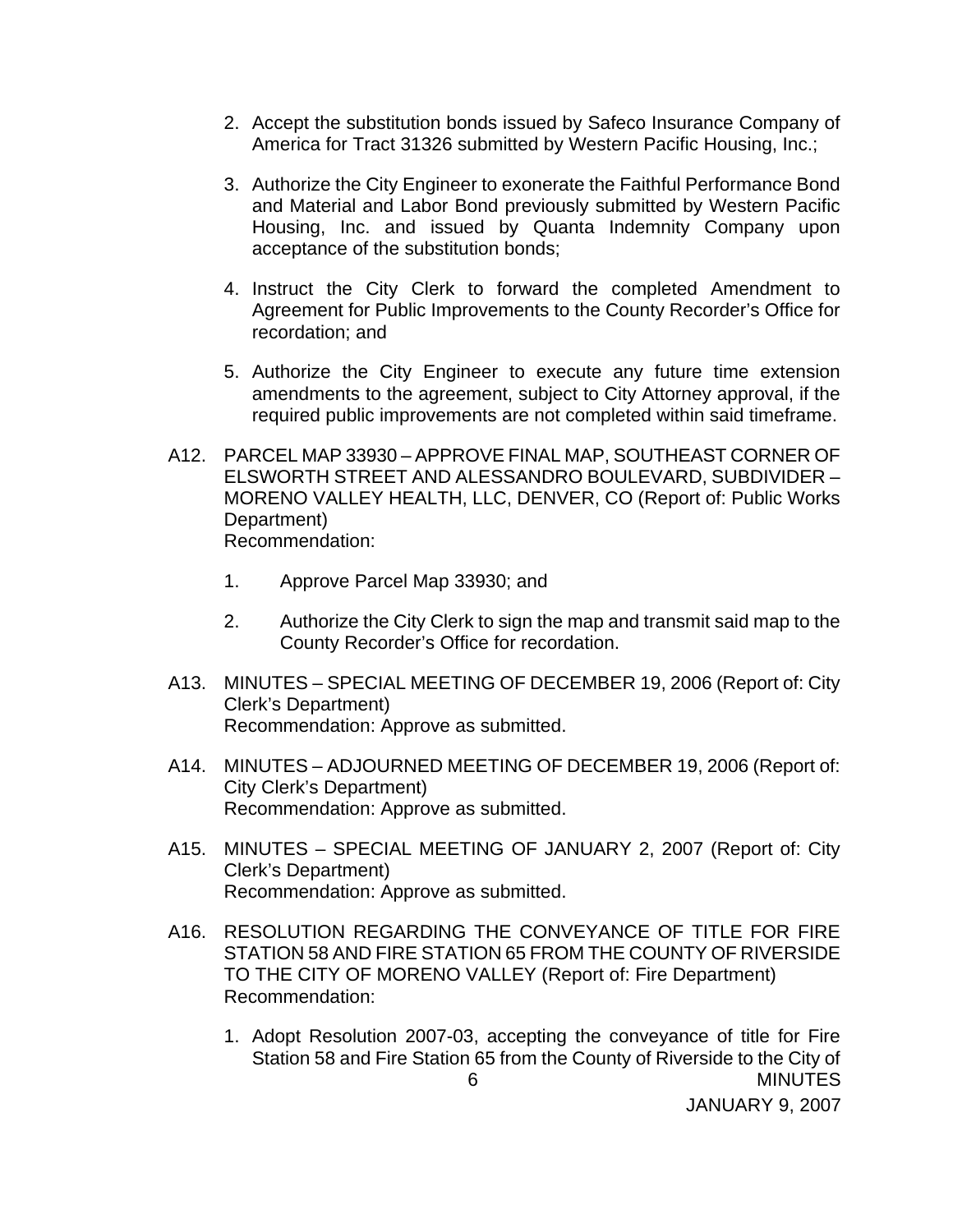Moreno Valley; and

### Resolution No. 2007-03

A Resolution of the City Council of the City of Moreno Valley, California, Approving the Conveyance of Title for Fire Station 58 and Fire Station 65 from the County of Riverside to the City of Moreno Valley

- 2. Direct the City Clerk to certify to the acceptance of the Quitclaim Deeds.
- A17. FY 06/07 BUDGET APPROPRIATION ADJUSTMENT FOR PROFESSIONAL CONSULTANT SERVICES FOR THE PUBLIC WORKS DEPARTMENT, LAND DEVELOPMENT DIVISION AND AUTHORIZATION TO INCREASE FY 06/07 PURCHASE ORDER FOR "ON-CALL" INSPECTION SERVICES WITH VALI COOPER AND ASSOCIATES (VCA) (Report of: Public Works Department) Recommendation:
	- 1. Approve an additional appropriation to the Public Works "Other Professional Services" Fund (Account Number 00011.52710.6255) in the amount of \$110,000; and
	- 2. Authorize the City Manager to execute the \$110,000 change order to the existing FY 06/07 purchase order with VCA for "On-Call" inspection services.
- A18. PARCEL MAP 20036 EXONERATION OF BONDS FOR PUBLIC IMPROVEMENTS, SOUTHWEST CORNER OF TIFFANY LANE AND PIGEON PASS ROAD, SUBDIVIDER – JAY A. ZUPPARDO, MORENO VALLEY, CA (Report of: Public Works Department) Recommendation: Authorize the City Engineer to exonerate the Faithful Performance Bond and Material and Labor Bond from American Motorists Insurance Company, submitted by Jay A. Zuppardo for Parcel Map 20036, pending the City's receipt of a copy of the signed, notarized, and recorded Easement Deeds and Slope Easement Deeds, and execution of the two Right-of-Entries for APNs 264-110-025 & -026.
- A19. TRACT 30318 SPORTS PARK 2<sup>ND</sup> AMENDMENT TO AGREEMENT FOR PARK IMPROVEMENTS (TIME EXTENSION), EAST OF LASSELLE STREET, SOUTH OF KRAMERIA AVENUE IN THE MORENO VALLEY RANCH SPECIFIC PLAN AREA, DEVELOPER – EMPIRE LAND, LLC, ONTARIO, CA (Report of: Public Works Department)

#### Recommendation:

1. Authorize the Mayor to execute the  $2^{nd}$  Amendment to Agreement for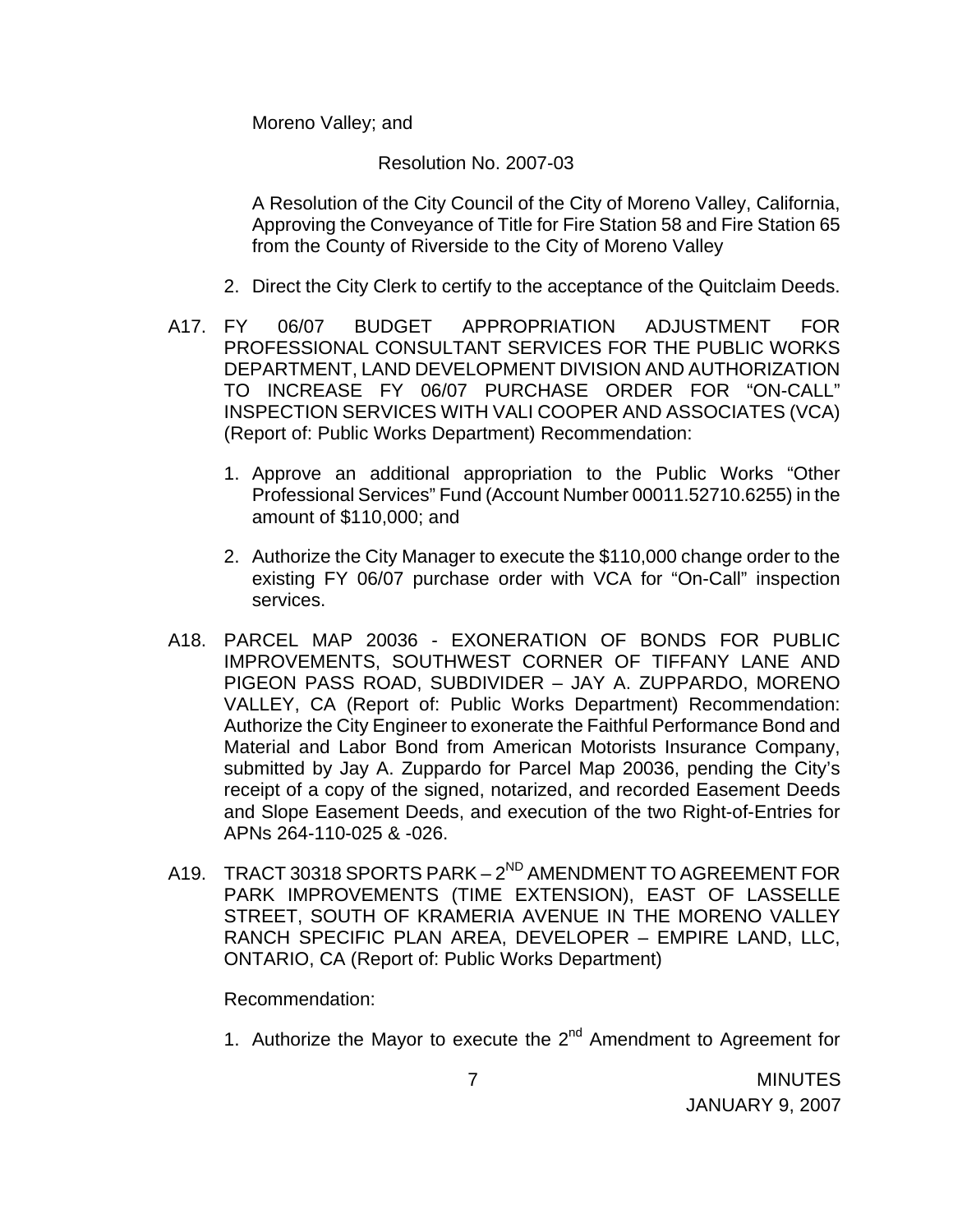Park Improvements for Tract 30318 Sports Park; and

2. Instruct the City Clerk to forward the completed  $2^{nd}$  Amendment to Agreement for Park Improvements to the County Recorder's Office for recordation.

## **Continued to the regular City Council meeting of 1/23/07. m/Stewart, s/Batey.**

- A20. RATIFICATION OF REJECTION OF ALL BIDS FOR PROJECT NO. 06- 00400 – SUBSTATION FEEDER PROJECT – ELECTRICAL CABLE INSTALLATION (Report of: Public Works Department) Recommendation:
	- 1. Ratify the City Manager's decision to reject all bids opened on December 11, 2006 for the construction of the Substation Feeder Project, Electrical Cable Installation; and
	- 2. Ratify the City Manager's decision to direct the City Clerk to re-advertise for construction bids for the construction of the Substation Feeder Project, Electrical Cable Installation.
- A21. RATIFICATION OF REJECTION OF ALL BIDS FOR PROJECT NO. 06- 00300 – SUBSTATION FEEDER PROJECT – STRUCTURES AND CONDUITS (Report of: Public Works Department) Recommendation:
	- 1. Ratify the City Manager's decision to reject all bids opened December 11, 2006 for the construction of the Substation Feeder Project, Structures and Conduits; and
	- 2. Ratify the City Manager's decision to direct the City Clerk to re-advertise for construction bids for the construction of the Substation Feeder Project, Structures and Conduits.

# **B. CONSENT CALENDAR** - **COMMUNITY SERVICES DISTRICT**

- B1. ORDINANCES FIRST READING BY TITLE ONLY Waived reading of all Ordinance Introductions and read by title only.
- B2. MINUTES REGULAR MEETING OF DECEMBER 12, 2006 (Report of: City Clerk's Department)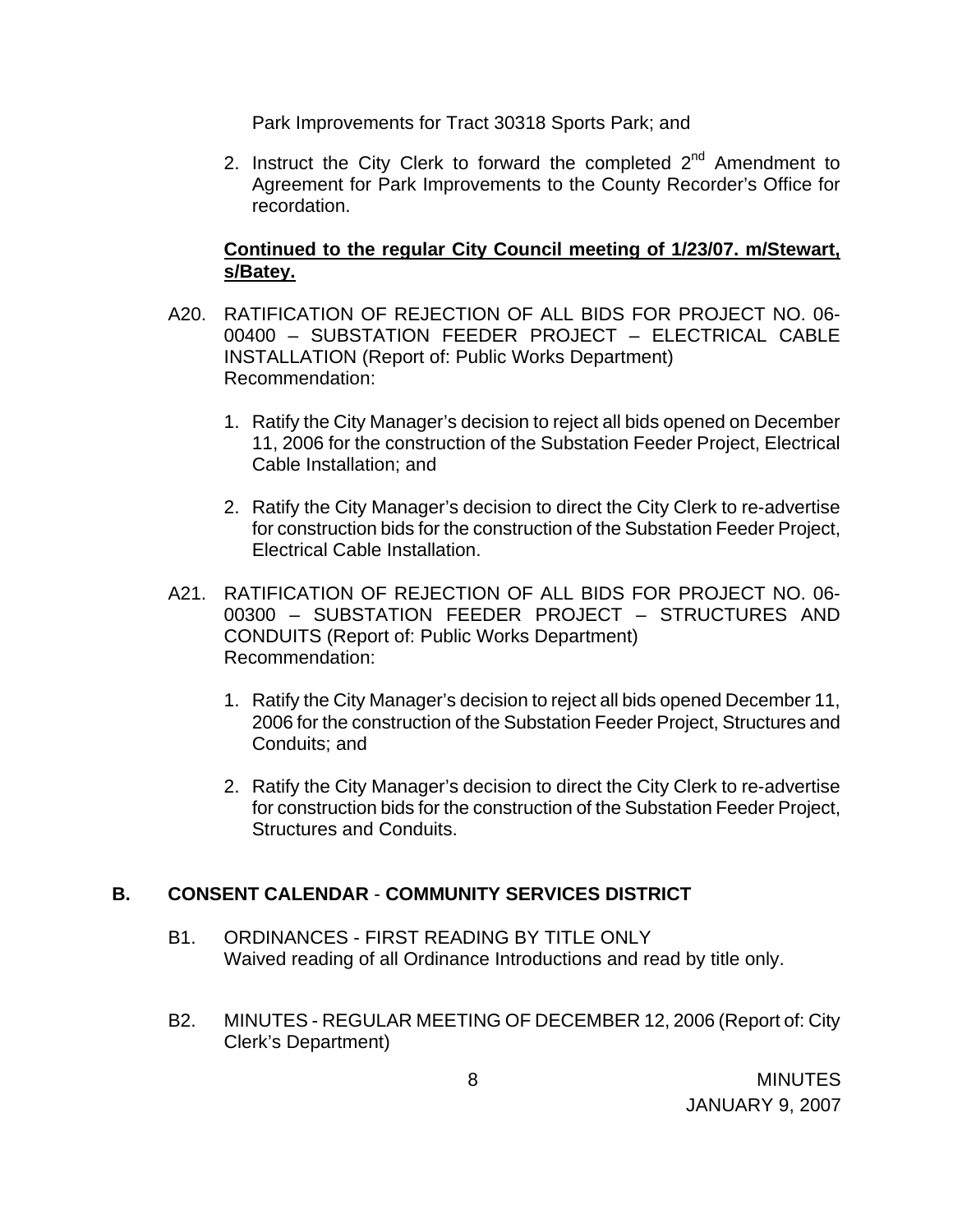Recommendation: Approve as submitted.

- B3. MINUTES SPECIAL MEETING OF DECEMBER 19, 2006 (Report of: City Clerk's Department) Recommendation: Approve as submitted.
- B4. MINUTES SPECIAL MEETING OF JANUARY 2, 2007 (Report of: City Clerk's Department) Recommendation: Approve as submitted.
- B5. CERTIFICATION OF COMMUNITY FACILITIES DISTRICT NO. 1 (NEIGHBORHOOD PARK MAINTENANCE) ANNEXATION 2006-22) (Report of Public Works Department) Recommendation: Approve and Adopt Resolution No. CSD 2007-01; a Resolution of the Moreno Valley Community Services District of the City of Moreno Valley, California, certifying the results of an election and adding property to Community Facilities District No. ("CFD No. 1") for Annexation No. 2006-22.

Resolution No. CSD 2007-01

 Resolution of the Moreno Valley Community Services District of the City of Moreno Valley, Certifying the Results of an Election and Adding Property to Community Facilities District No. 1

# **C. CONSENT CALENDAR** - **COMMUNITY REDEVELOPMENT AGENCY**

- C1. ORDINANCES FIRST READING BY TITLE ONLY Waived reading of all Ordinance Introductions and read by title only.
- C2. MINUTES REGULAR MEETING OF DECEMBER 12, 2006 (Report of: City Clerk's Department) Recommendation: Approve as submitted.
- C3. MINUTES SPECIAL MEETING OF DECEMBER 19, 2006 (Report of: City Clerk's Department) Recommendation: Approve as submitted.
- C4. MINUTES SPECIAL MEETING OF JANUARY 2, 2007 (Report of: City Clerk's Department) Recommendation: Approve as submitted.

# **D. CONSENT CALENDAR** - **BOARD OF LIBRARY TRUSTEES**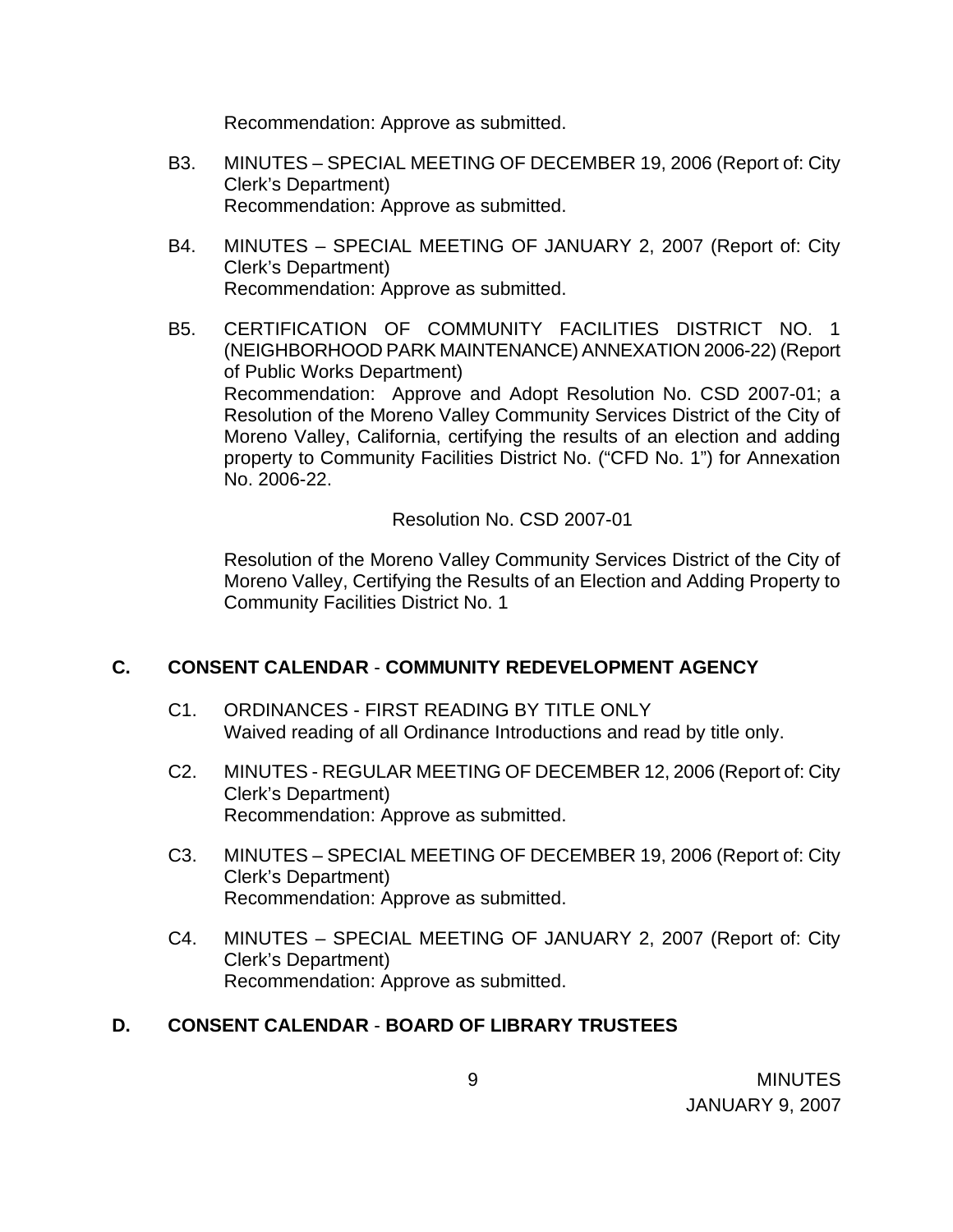- D1. ORDINANCES FIRST READING BY TITLE ONLY Waived reading of all Ordinance Introductions and read by title only.
- D2. MINUTES REGULAR MEETING OF DECEMBER 12, 2006 (Report of: City Clerk's Department) Recommendation: Approve as submitted.
- D3. MINUTES SPECIAL MEETING OF DECEMBER 19, 2006 (Report of: City Clerk's Department) Recommendation: Approve as submitted.

### **Joint Consent Calendar Items A2 – D3 approved by a 5-0 vote with the exception of A7 which was pulled for separate discussion/action, m/Batey, s/Stewart, and Item A19 which was continued to the meeting of January 23, 2007, m/Stewart, s/Batey.**

## **E. PUBLIC HEARINGS**

E1. A PUBLIC HEARING FOR A CHANGE OF ZONE (PA06-0098) FROM OFFICE (O) TO RESIDENTIAL 15 (R15), A PLOT PLAN (PA06-0097) AND TENTATIVE TRACT MAP NO. 33607 (PA06-0096) FOR A 52-UNIT CONDOMINIUM PROJECT ON THE 4.28-ACRES LOCATED ON THE EAST SIDE OF PERRIS BOULEVARD, SOUTH OF CACTUS AVENUE AND NORTH OF DELPHINIUM AVENUE (Report of: Community Development Department) Recommendation:

A presentation was made by the Sam Anvari, the architect and applicant for the project.

 Mayor White opened the public testimony portion of the public hearing. Public testimony was received from Kathleen Dale and Christina Hernandez.

1. Adopt a Negative Declaration for applications PA06-0098 (Zone Change), PA06-0097 (Plot Plan) and PA06-0096 (Tentative Tract Map No. 33607). The projects, individually and cumulatively, will not result in a significant effect on the environment;

### **Approved by a 5-0 vote. m/Flickinger, s/Batey.**

2. Introduce Ordinance No. 733 approving a Zone Change (PA06-0098) Office (O) to Residential 15 (R15), based on the findings in the Ordinance, and the revised Zoning Atlas page as attached to the Ordinance as Exhibit A;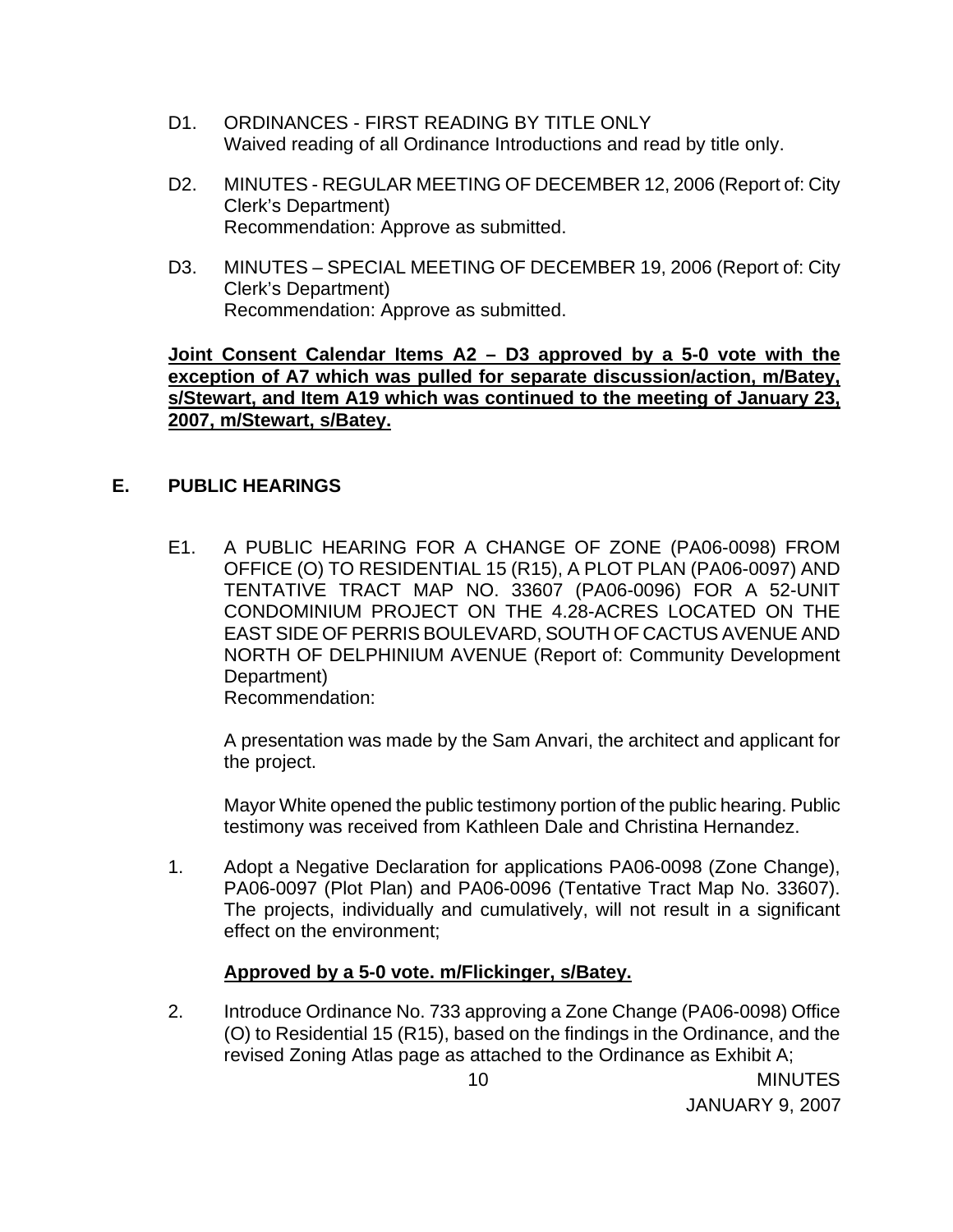### Ordinance No. 733

An Ordinance of the City Council of the City of Moreno Valley, California, Approving PA06-0098 (Zone Change) to Change the Land Use from Office to R15 for Approximately 4.28 Acres on Assessor's Parcel Numbers 484-231- 015 and 484-231-016 Located at the East Side of Perris Boulevard, South of Cactus Avenue and North of Delphinium Avenue

### **Approved by a 5-0 vote. m/Flickinger, s/Batey.**

3. Approve Resolution No. 2007-04 approving the Plot Plan (PA06-0097) and Tentative Tract Map No. 33607 (PA06-0096), based on the findings in the Resolution, and the Conditions of Approval as attached to the resolution as Exhibits A and B.

### Resolution No. 2007-04

 A Resolution of the City Council of the City of Moreno Valley, California, Approving Plot Plan (PA06-0097) and Tentative Condominium Map Number 33607 (PA06-0096) for the Construction of 52 Condominiums on approximately 4.28 Acres Located on the East Side of Perris Boulevard, South of Cactus Avenue and North of Delphinium Avenue (APN 484-231-015 and 484-231-016)

### **Approved by a 5-0 vote. m/Flickinger, s/Batey.**

## **F. ITEMS REMOVED FROM CONSENT CALENDARS FOR DISCUSSION OR SEPARATE ACTION**

- A7. TRACT 31050 SINGLE FAMILY RESIDENTIAL PROJECT  $2^{ND}$ AMENDMENT TO AGREEMENT FOR PUBLIC IMPROVEMENTS (TIME EXTENSION), SOUTHEAST CORNER OF SADDLEBROOK LANE AND THE EXTENSION OF LURIN AVENUE, SUBDIVIDER – WL HOMES LLC dba JOHN LAING HOMES, CORONA CA (Report of: Public Works Department) Recommendation:
	- 1. Authorize the Mayor to execute the  $2^{nd}$  Amendment to Agreement for Public Improvements for Tract 31050;
	- 2. Instruct the City Clerk to forward the completed  $2^{nd}$  Amendment to Agreement for Public Improvements to the County Recorder's Office for recordation; and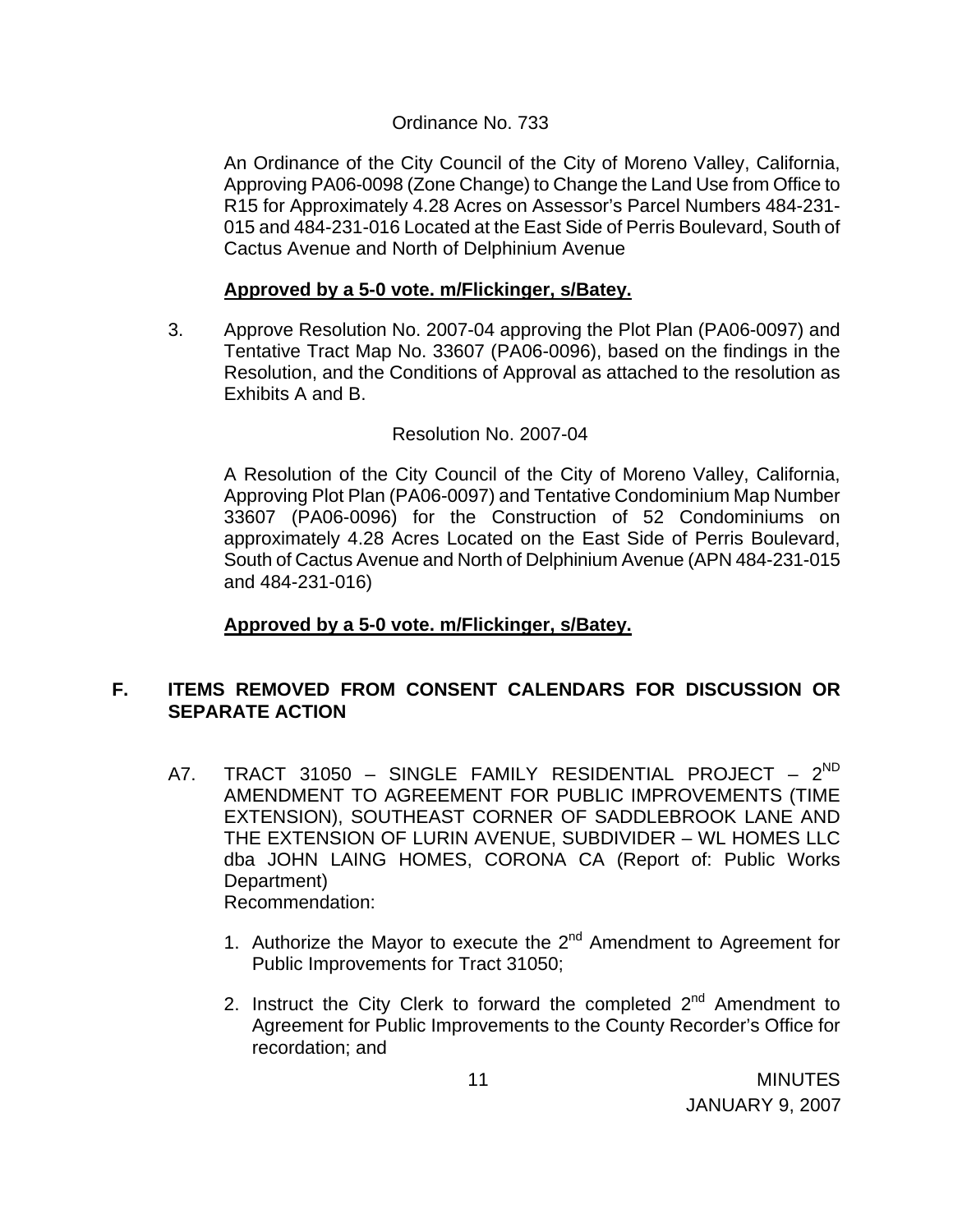3. Authorize the City Engineer to execute any future time extension amendments to the agreement, subject to City Attorney approval, if the required public improvements are not completed within said timeframe.

## **Approved by a 5-0 vote. m/Flickinger, s/Stewart.**

## **G. REPORTS**

## G1. CITY COUNCIL REPORTS ON REGIONAL ACTIVITIES

- a. Report on March Joint Powers Commission by Council Member **Stewart** 
	- 1) Council Member Stewart announced the March Joint Powers will be doing a slight restructuring and it will take approximately eight months to a year before they have another Director on board. Stated the Assistant Director position has been removed which will result in a \$120,000 savings per year and instead will hire people at the worker level as well as contracting with two companies to provide work services, one of which is Wildan and Associates;
	- 1) Noise Subcommittee met at the base along with General Melin and personnel from Base Operations – very innovative meeting including discussion regarding a possible approach to departures out of March that would alleviate some of the noise concerns – heard from two consultants regarding noise resolution – at the next meeting would like to get a simulator ride for several members to see the departure from aspect of the computer generated simulator;
	- 2) Stated he should be removed as the Chairman at the next regular meeting.
- G2. RECOMMENDATIONS FOR CONSTRUCTING A NEW LIBRARY (CONTINUED FROM DECEMBER 19, 2006) (Report of: Finance Department)

That the City Council take the following action:

 Mayor White opened the agenda item for public comments. Public comment was received from Daryl Terrell.

1. Approve Option 1: a 38,777 square foot Phase 1 library building on the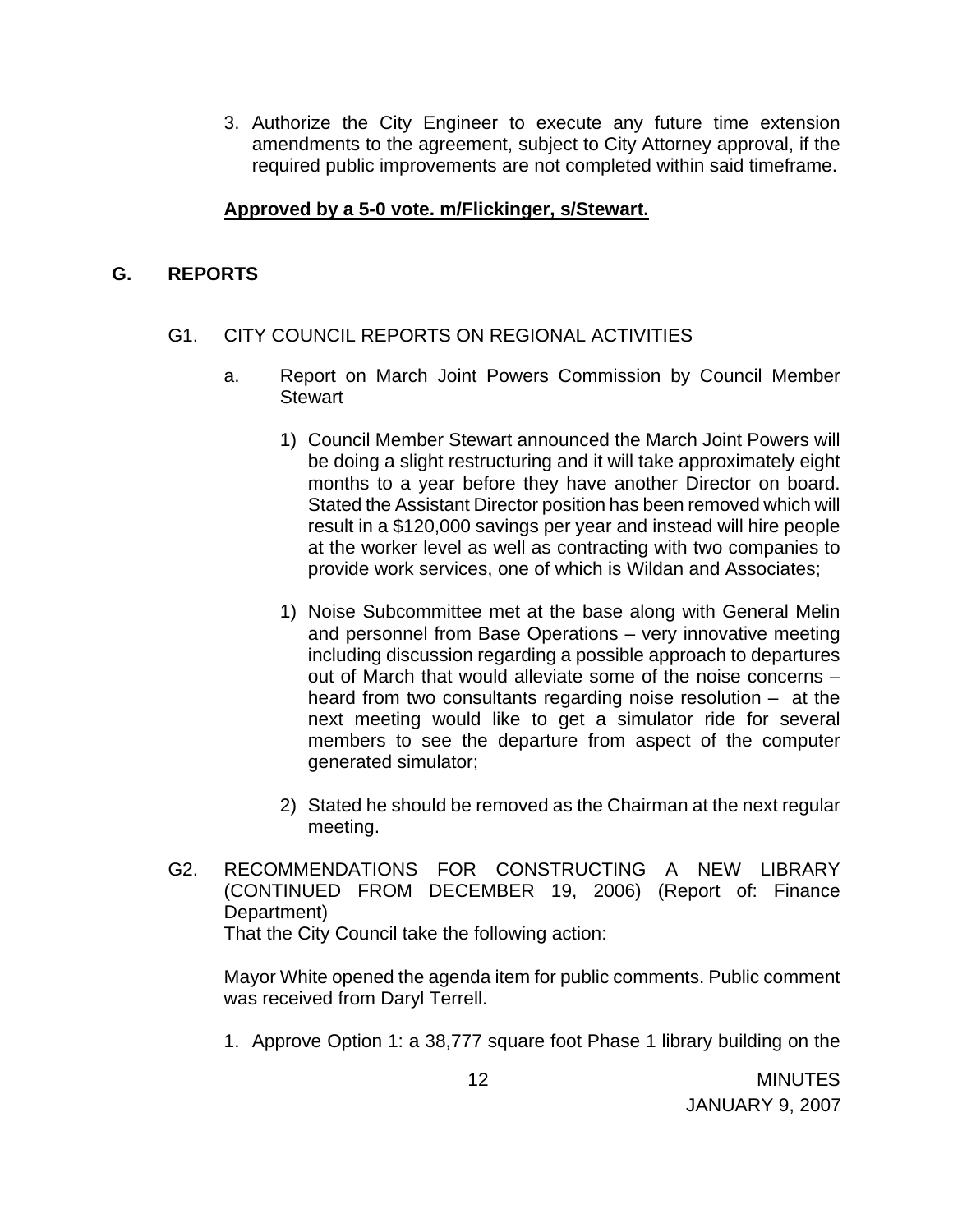Civic Center site with an estimated cost of \$22 million;

- 2. Direct staff to issue a Request for Proposals (RFP) for Architectural and Engineering consultants for plans, specifications, engineering estimates, bidding coordination services and construction contract support for Phase I design with an additive alternative for the same tasks for the Phase II portion;
- 3. Approve the Option 1: Phase 1 Financing Plan, including provisional approval for the issuance of long-term debt consistent with the Recommended Financing Plan as identified in the Fiscal Impact Section of this report;
- 4. Approve the development of a Library Facilities Master Plan;
- 5. Approve a professional services agreement with Nancy Martin (DBA Name Strategies) to spearhead outreach and fundraising efforts, including the formation of a 501(c)(3) non-profit organization for Moreno Valley;
- 6. Approve the application for an HCD grant and using it for the construction of the new library; and
- 7. Direct staff to pursue an increase in the City's Transient Occupancy Tax.

# **Approved by a 5-0 vote. m/West, s/Stewart.**

G3. ASSISTANCE TO FIREFIGHTERS GRANT PROGRAM: FIRE PREVENTION AND SAFETY GRANT – EMERGENCY VEHICLE TRAFFIC PREEMPTION SYSTEM (Report of: Fire Department) Recommendation:

 Mayor White opened the agenda item for public comments; there being none, public comments were closed.

1. Direct staff to apply for the FY 2006 Assistance to Firefighters Grant program: Fire Prevention and Safety Grant

**Approved by a 5-0 vote to approve with the additional language to the policy to read "All future traffic signals will be equipped with the Opticom system". m/Flickinger, s/Batey.**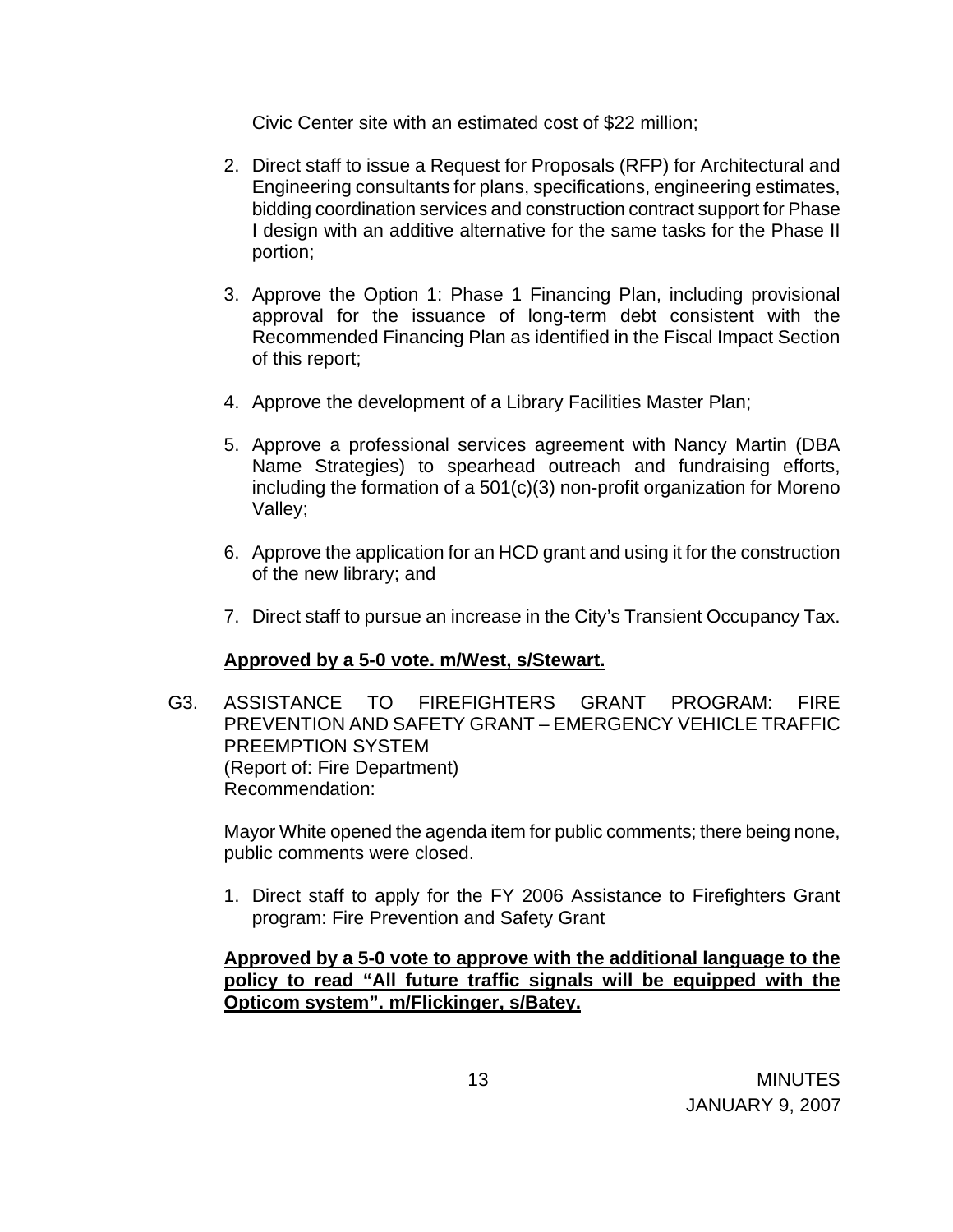G4. CITY MANAGER'S REPORT (Informational Oral Presentation – not for Council action) – City Manager Gutierrez announced that the Animal Shelter's 2006 "Home for the Holidays" was a huge success – 33% more pets placed than in previous years. A total of 332 pets were adopted during the campaign this year which brings it to a total of 2,061 pets adopted in 2006. Congratulated the staff of the Animal Shelter.

## **H. LEGISLATIVE ACTIONS**

ORDINANCES - 1ST READING AND INTRODUCTION - NONE

ORDINANCES - 2ND READING AND ADOPTION - NONE

ORDINANCES - URGENCY ORDINANCES – NONE

RESOLUTIONS – NONE

PUBLIC COMMENTS **ON ANY SUBJECT NOT ON THE AGENDA** UNDER THE JURISDICTION OF THE CITY COUNCIL ARE AS FOLLOWS:

### Thomas Rudolph (Submitted discourse for the public record)

1) Ongoing issues with Home Depot

Rev. Elba Cordio

1) Supports the Arts – would like to see more local events in Moreno Valley

Daryl Terrell

- 1) Moreno Valley has the opportunity to build a "World Class" city
- 2) Public safety starts with all of us neighbors and businesses must take part
- 3) Need Police substation on the east end of the city

### **CLOSING COMMENTS AND/OR REPORTS OF THE CITY COUNCIL, COMMUNITY SERVICES DISTRICT, OR COMMUNITY REDEVELOPMENT AGENCY**

Council Member Flickinger

- 1) Box Springs bridge over the I215 will be closed for 5 to 6 weeks- the RTA bus line that runs over that bridge will be taking an alternate route – there will be a separate shuttle service to transport those riders who normally take that route – that shuttle can be picked up at the Moreno Valley Mall
- 2) Inquired of staff when the Arts Commission issue will be coming back to Council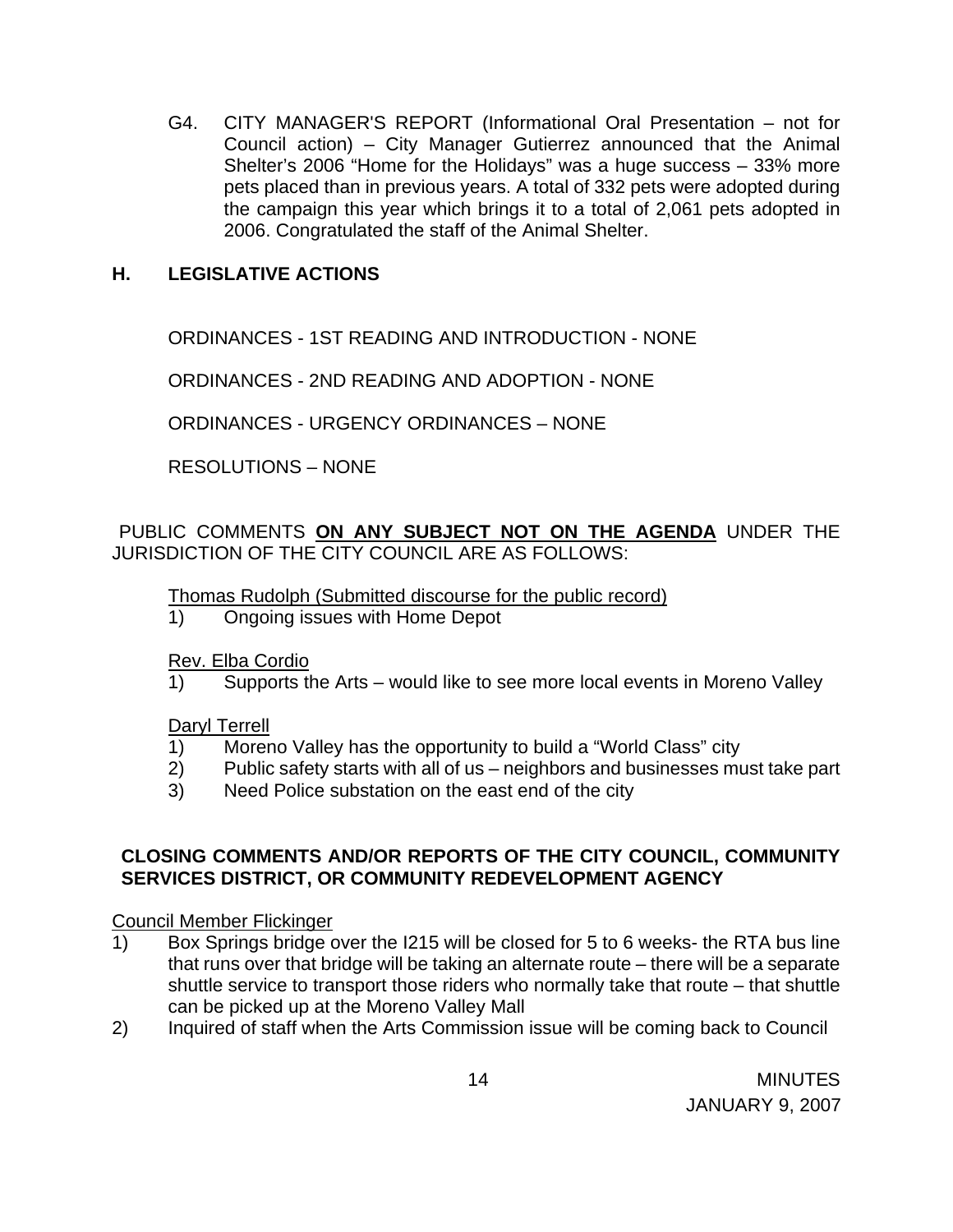## Mayor Pro Tem Batey

- 1) Announced the Black History Parade will be held on January  $20<sup>th</sup>$
- 2) Encouraged the children in the City's After School Programs to start reading books so they can participate in the contest that is coming up – there will be some exciting things for the winners

## Council Member Stewart

- 1) Fire in Malibu started off as a small brush fire but even with the quick response time from the 300 fire fighters there was still a great loss – stated our City needs to ensure we are adequately protected with a sufficient amount of manpower at our fire stations
- 2) Crime issues called by the Press Enterprise reporter and questioned regarding the increase in the number of homicides in the City – asked the Police Chief to update him on the stats – Chief Hall said he didn't have those numbers yet but they should be published shortly – also inquired when the Gang Task Force will be up and running
- 3) Stated he had positive feedback from three individuals regarding the DUI checkpoints
- 4) Inquired when Robertson's Ready Mix will be relocating the Economic Development Director replied the process is in the works
- 5) Asked to have the staff person who deals with Waste Management call the Council office to respond to a citizen complaint

# Council Member West

1) Announced he and Chief Hall will be starting the first of four Community Meetings in his district – the first one will be held on January 17<sup>th</sup> at 6:30 pm at the Moreno Valley Ranch Clubhouse – encouraged local residents to attend

### Mayor White

1) "Happy New Year"

# **ADJOURNMENT**

There being no further business to conduct, the meeting was adjourned to Closed Session at 8:20 p.m. by unanimous informal consent.

# **CLOSED SESSION**

# **REPORT OF ACTION FROM CLOSED SESSION, IF ANY, BY CITY ATTORNEY - NONE**